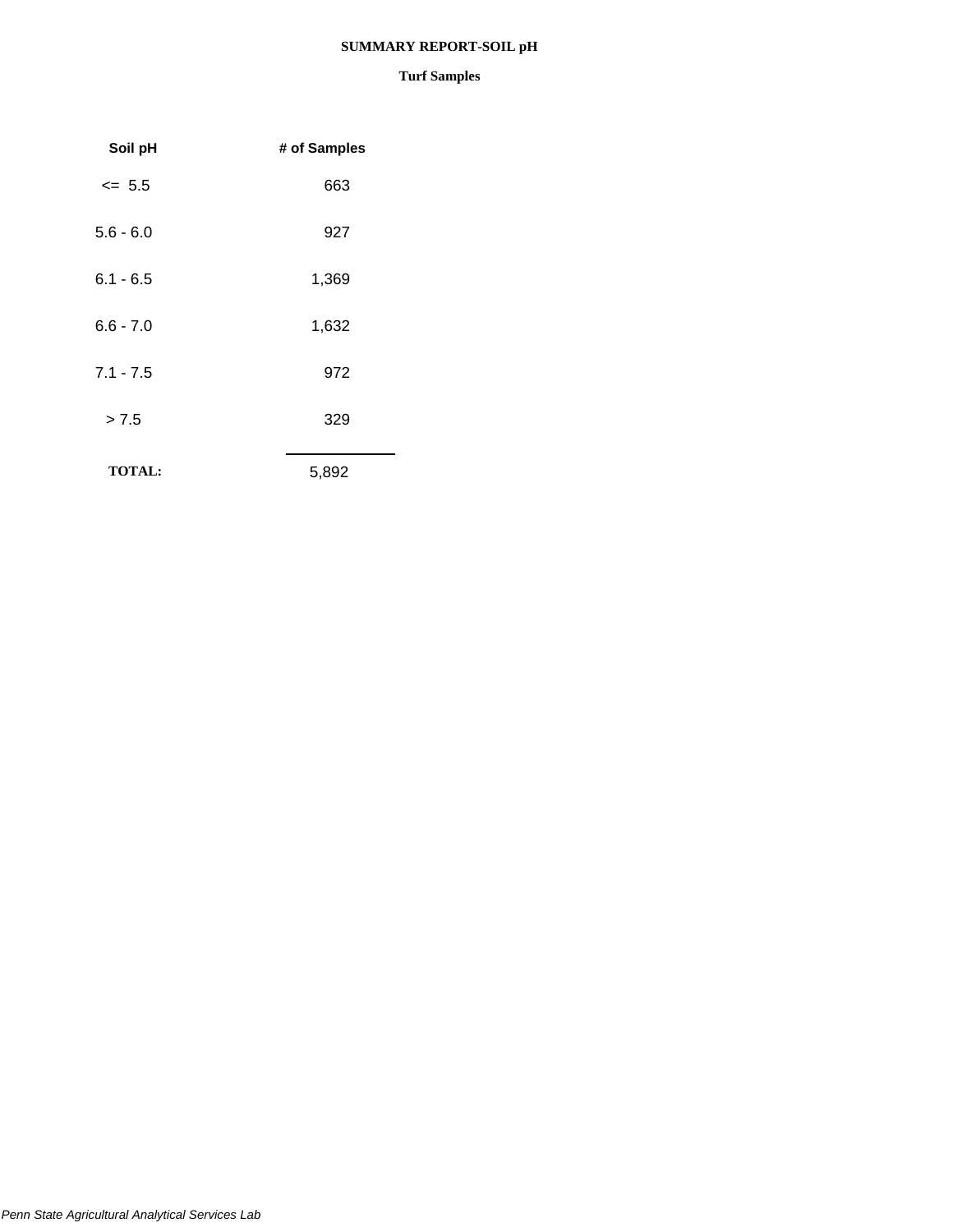| County           | <b>Total Samples</b> | pH                       | # of Samples            |
|------------------|----------------------|--------------------------|-------------------------|
| <b>ADAMS</b>     | 45                   |                          |                         |
|                  |                      |                          |                         |
|                  |                      | $\leq$ 5.5               | 4                       |
|                  |                      | $5.6 - 6.0$              | 6                       |
|                  |                      | $6.1 - 6.5$              | $\overline{\mathbf{4}}$ |
|                  |                      | $6.6 - 7.0$              | 15                      |
|                  |                      | $7.1 - 7.5$              | 11                      |
|                  |                      | $> 7.5$                  | $\mathbf 5$             |
| <b>ALLEGHENY</b> | 311                  |                          |                         |
|                  |                      |                          |                         |
|                  |                      |                          |                         |
|                  |                      | $\le$ 5.5<br>$5.6 - 6.0$ | 51<br>51                |
|                  |                      | $6.1 - 6.5$              | 65                      |
|                  |                      | $6.6 - 7.0$              | 72                      |
|                  |                      | $7.1 - 7.5$              | 48                      |
|                  |                      | $> 7.5$                  | 24                      |
| <b>ARMSTRONG</b> | 73                   |                          |                         |
|                  |                      |                          |                         |
|                  |                      |                          |                         |
|                  |                      | $\leq$ 5.5               | $\overline{\mathbf{4}}$ |
|                  |                      | $5.6 - 6.0$              | $\overline{\mathbf{4}}$ |
|                  |                      | $6.1 - 6.5$              | 9                       |
|                  |                      | $6.6 - 7.0$              | 29                      |
|                  |                      | $7.1 - 7.5$              | 26                      |
|                  |                      | $> 7.5$                  | $\mathbf 1$             |
| <b>BEAVER</b>    | 46                   |                          |                         |
|                  |                      |                          |                         |
|                  |                      | $\leq$ 5.5               | $\overline{7}$          |
|                  |                      | $5.6 - 6.0$              | $10$                    |
|                  |                      | $6.1 - 6.5$              | $\overline{7}$          |
|                  |                      | $6.6 - 7.0$              | 10                      |
|                  |                      | $7.1 - 7.5$              | 6                       |
|                  |                      | $> 7.5$                  | $\,6$                   |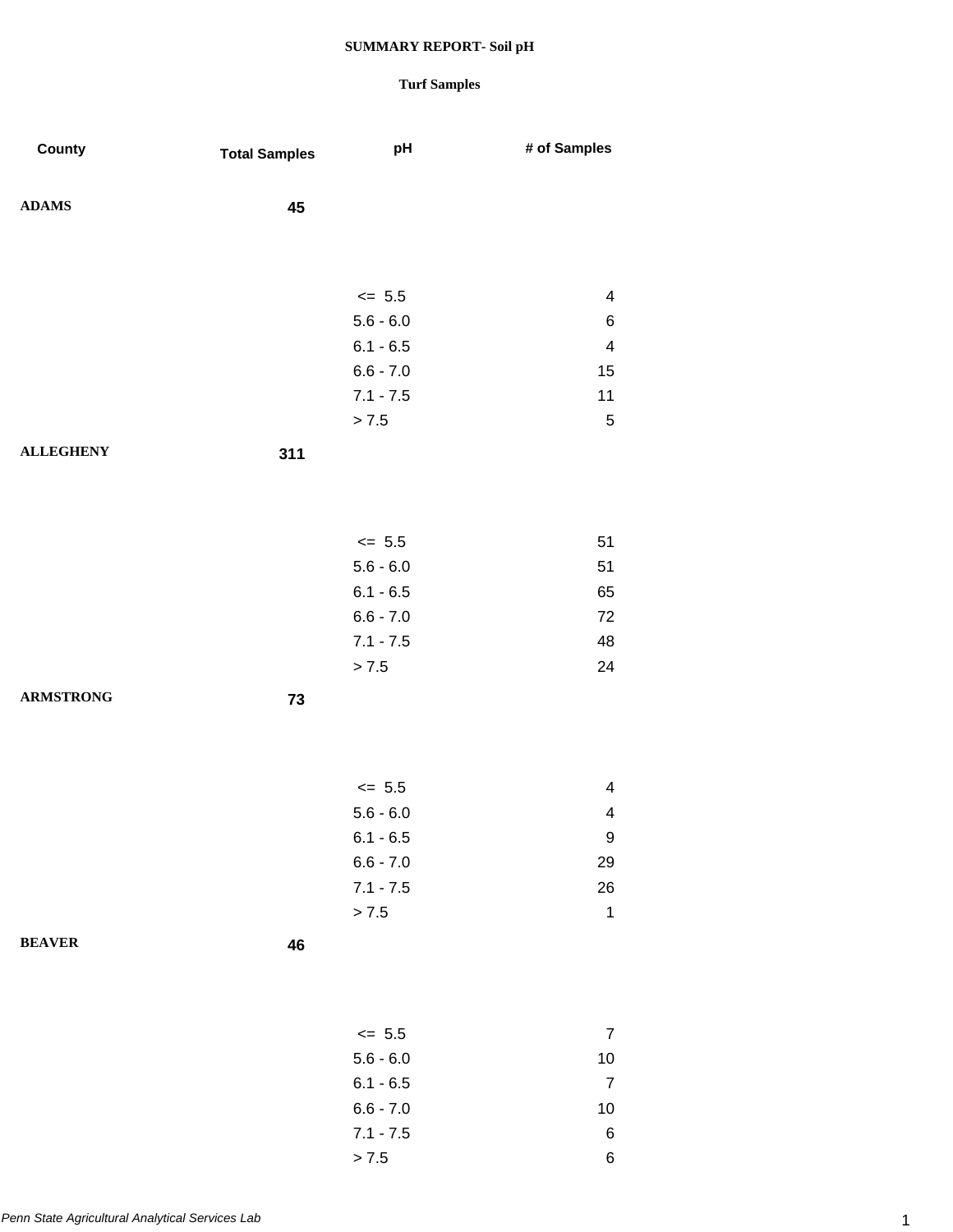## **Turf Samples**

 $\leq 5.5$  27

| County          | <b>Total Samples</b>    | pH          | # of Samples            |
|-----------------|-------------------------|-------------|-------------------------|
| <b>BEDFORD</b>  | $20\,$                  |             |                         |
|                 |                         |             |                         |
|                 |                         | $\leq$ 5.5  | $\mathbf{1}$            |
|                 |                         | $5.6 - 6.0$ | $\overline{c}$          |
|                 |                         | $6.1 - 6.5$ | $\mathbf{1}$            |
|                 |                         | $6.6 - 7.0$ | 11                      |
|                 |                         | $7.1 - 7.5$ | $\mathbf 5$             |
| <b>BERKS</b>    | 203                     |             |                         |
|                 |                         |             |                         |
|                 |                         |             |                         |
|                 |                         | $\le$ 5.5   | 21                      |
|                 |                         | $5.6 - 6.0$ | 28                      |
|                 |                         | $6.1 - 6.5$ | 62                      |
|                 |                         | $6.6 - 7.0$ | 58                      |
|                 |                         | $7.1 - 7.5$ | $30\,$                  |
|                 |                         | > 7.5       | $\overline{\mathbf{4}}$ |
| <b>BLAIR</b>    | 52                      |             |                         |
|                 |                         |             |                         |
|                 |                         |             |                         |
|                 |                         | $\leq$ 5.5  | $\sqrt{3}$              |
|                 |                         | $5.6 - 6.0$ | $\overline{\mathbf{4}}$ |
|                 |                         | $6.1 - 6.5$ | $\boldsymbol{7}$        |
|                 |                         | $6.6 - 7.0$ | 15                      |
|                 |                         | $7.1 - 7.5$ | $18\,$                  |
|                 |                         | > 7.5       | $\sqrt{5}$              |
| <b>BRADFORD</b> | $\overline{\mathbf{4}}$ |             |                         |
|                 |                         |             |                         |
|                 |                         |             |                         |
|                 |                         |             |                         |
|                 |                         | $\leq$ 5.5  | $\overline{2}$          |
|                 |                         | $6.1 - 6.5$ | $\mathbf{1}$            |
|                 |                         | $6.6 - 7.0$ | $\mathbf 1$             |
| <b>BUCKS</b>    | 205                     |             |                         |
|                 |                         |             |                         |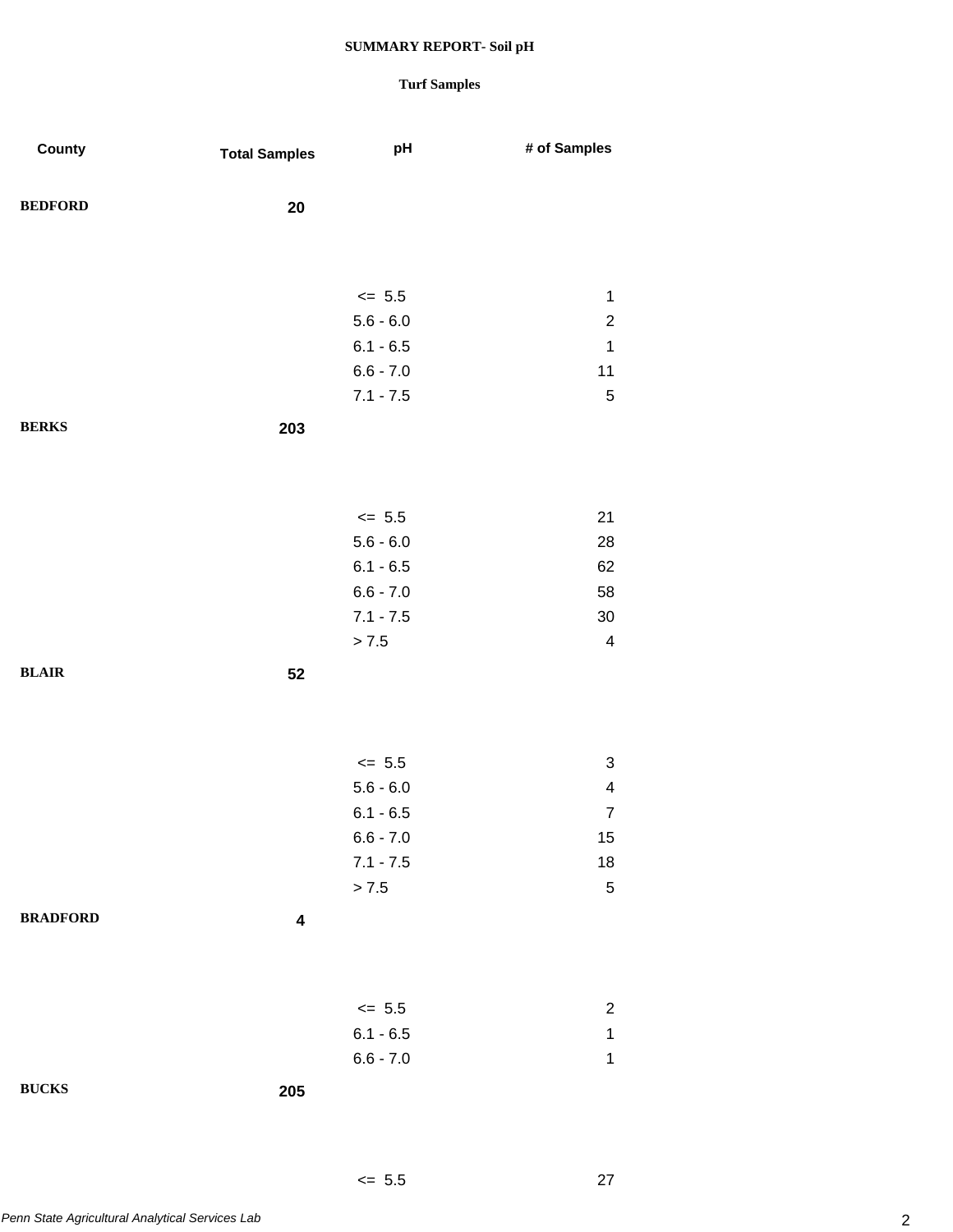| County         | <b>Total Samples</b> | pH                        | # of Samples                     |
|----------------|----------------------|---------------------------|----------------------------------|
|                |                      |                           |                                  |
|                |                      | $5.6 - 6.0$               | 39                               |
|                |                      | $6.1 - 6.5$               | 38                               |
|                |                      | $6.6 - 7.0$               | 53                               |
|                |                      | $7.1 - 7.5$               | 28                               |
|                |                      | > 7.5                     | 20                               |
| <b>BUTLER</b>  | 94                   |                           |                                  |
|                |                      |                           |                                  |
|                |                      |                           |                                  |
|                |                      | $\le$ 5.5                 | 14                               |
|                |                      | $5.6 - 6.0$               | 14                               |
|                |                      | $6.1 - 6.5$               | 19                               |
|                |                      | $6.6 - 7.0$               | 28                               |
|                |                      | $7.1 - 7.5$               | 17                               |
|                |                      | > 7.5                     | $\overline{c}$                   |
| <b>CAMBRIA</b> | 16                   |                           |                                  |
|                |                      |                           |                                  |
|                |                      |                           |                                  |
|                |                      |                           |                                  |
|                |                      | $\leq$ 5.5<br>$5.6 - 6.0$ | $\overline{c}$<br>$\overline{c}$ |
|                |                      | $6.1 - 6.5$               | $\mathbf 5$                      |
|                |                      | $6.6 - 7.0$               | $\overline{\mathbf{c}}$          |
|                |                      | > 7.5                     | 5                                |
|                |                      |                           |                                  |
| <b>CARBON</b>  | 10                   |                           |                                  |
|                |                      |                           |                                  |
|                |                      |                           |                                  |
|                |                      | $5.6 - 6.0$               | 4                                |
|                |                      | $6.1 - 6.5$               | $\overline{c}$                   |
|                |                      | $6.6 - 7.0$               | 3                                |
|                |                      | $7.1 - 7.5$               | $\mathbf{1}$                     |
| <b>CENTRE</b>  | 236                  |                           |                                  |
|                |                      |                           |                                  |
|                |                      |                           |                                  |
|                |                      | $\leq$ 5.5                | 17                               |
|                |                      | $5.6 - 6.0$               | 13                               |
|                |                      | $6.1 - 6.5$               | 33                               |
|                |                      | $6.6 - 7.0$               | 70                               |
|                |                      | $7.1 - 7.5$               | 74                               |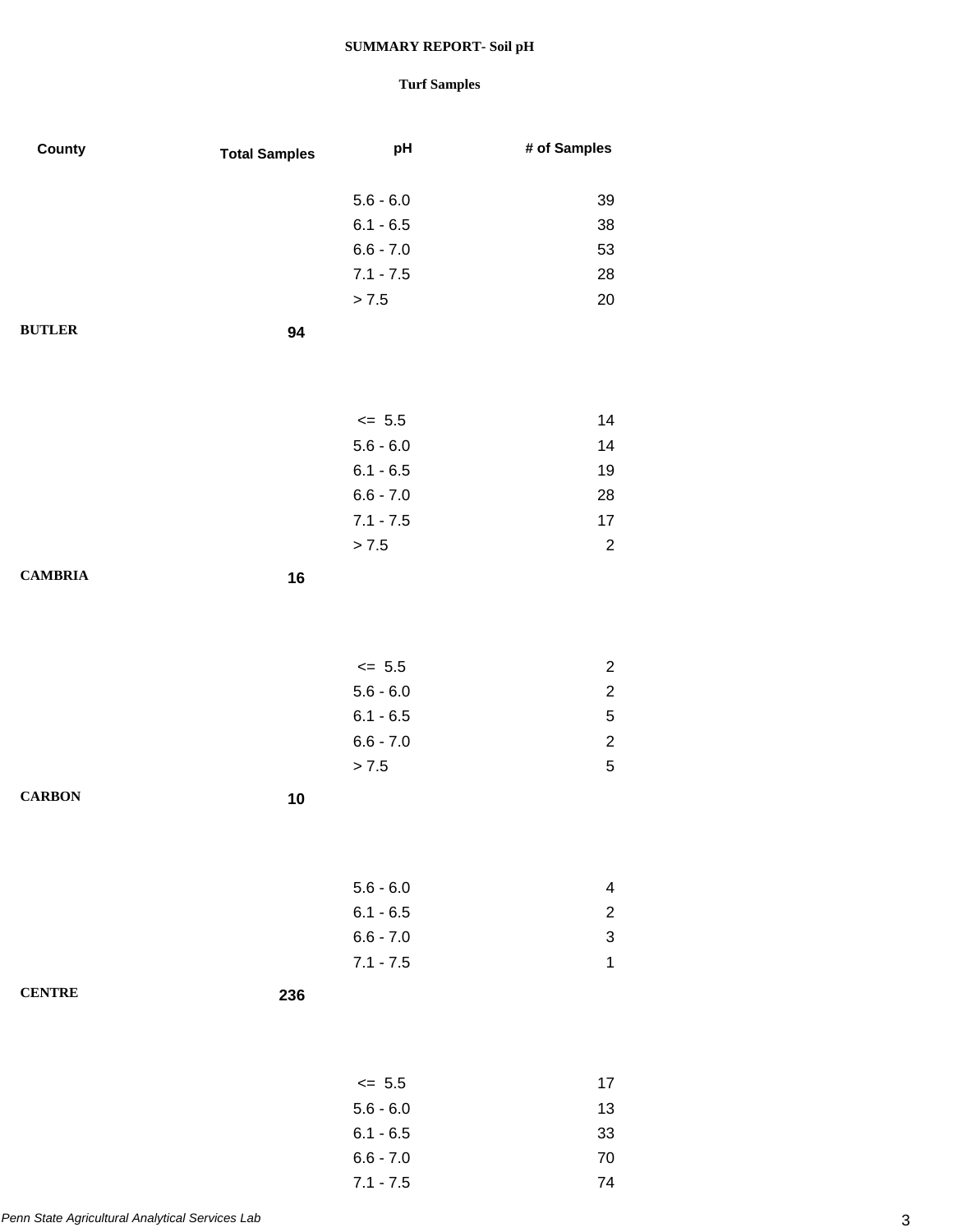| County            | <b>Total Samples</b> | pH          | # of Samples              |
|-------------------|----------------------|-------------|---------------------------|
|                   |                      | > 7.5       | 29                        |
| <b>CHESTER</b>    | 206                  |             |                           |
|                   |                      |             |                           |
|                   |                      | $\le$ 5.5   | 15                        |
|                   |                      | $5.6 - 6.0$ | 33                        |
|                   |                      | $6.1 - 6.5$ | 60                        |
|                   |                      | $6.6 - 7.0$ | 56                        |
|                   |                      | $7.1 - 7.5$ | 35                        |
|                   |                      | > 7.5       | $\overline{7}$            |
| <b>CLARION</b>    | 13                   |             |                           |
|                   |                      |             |                           |
|                   |                      |             |                           |
|                   |                      | $\leq$ 5.5  | $\mathbf{1}$              |
|                   |                      | $5.6 - 6.0$ | $\boldsymbol{2}$          |
|                   |                      | $6.1 - 6.5$ | $\ensuremath{\mathsf{3}}$ |
|                   |                      | $6.6 - 7.0$ | $\,6$                     |
|                   |                      | $7.1 - 7.5$ | $\mathbf 1$               |
| <b>CLEARFIELD</b> | 68                   |             |                           |
|                   |                      |             |                           |
|                   |                      | $\le$ 5.5   | 12                        |
|                   |                      | $5.6 - 6.0$ | 11                        |
|                   |                      | $6.1 - 6.5$ | 6                         |
|                   |                      | $6.6 - 7.0$ | 12                        |
|                   |                      | $7.1 - 7.5$ | $\sqrt{5}$                |
|                   |                      | > 7.5       | 22                        |
| <b>CLINTON</b>    | $\bf 6$              |             |                           |
|                   |                      |             |                           |
|                   |                      | $\leq$ 5.5  | $\mathbf{1}$              |
|                   |                      | $5.6 - 6.0$ | $\overline{c}$            |
|                   |                      | $6.1 - 6.5$ | $\mathbf{1}$              |
|                   |                      | $7.1 - 7.5$ | $\overline{c}$            |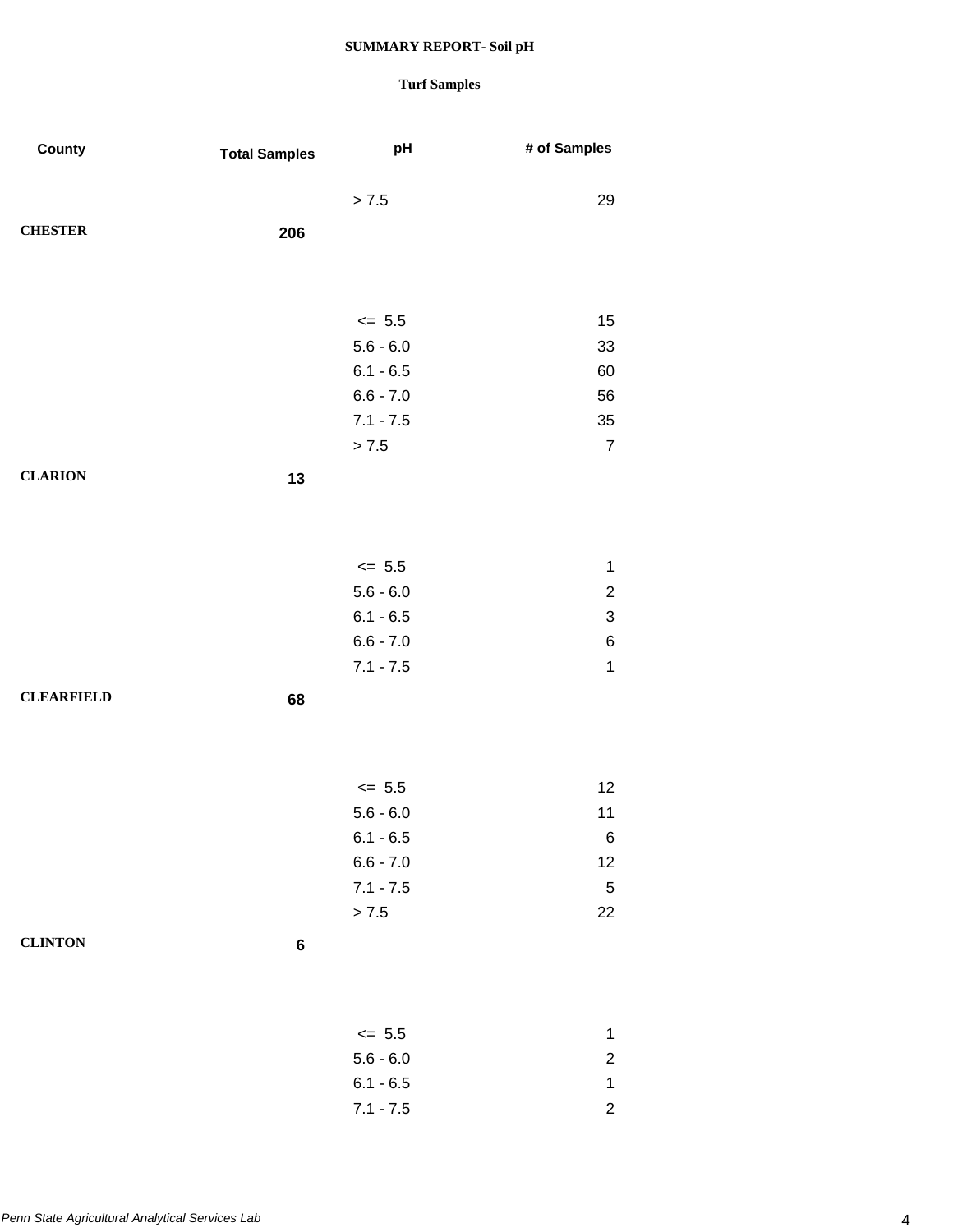| County            | <b>Total Samples</b> | pH          | # of Samples            |
|-------------------|----------------------|-------------|-------------------------|
| <b>COLUMBIA</b>   | 16                   |             |                         |
|                   |                      |             |                         |
|                   |                      | $\le$ 5.5   | $\overline{c}$          |
|                   |                      | $5.6 - 6.0$ | $\overline{\mathbf{4}}$ |
|                   |                      | $6.1 - 6.5$ | $\boldsymbol{2}$        |
|                   |                      | $6.6 - 7.0$ | $\,6$                   |
|                   |                      | $7.1 - 7.5$ | $\sqrt{2}$              |
| <b>CRAWFORD</b>   | $\boldsymbol{9}$     |             |                         |
|                   |                      |             |                         |
|                   |                      | $\le$ 5.5   | 1                       |
|                   |                      | $5.6 - 6.0$ | 3                       |
|                   |                      | $6.1 - 6.5$ | $\mathbf 1$             |
|                   |                      | $6.6 - 7.0$ | $\boldsymbol{2}$        |
|                   |                      | $7.1 - 7.5$ | $\mathbf 1$             |
|                   |                      | > 7.5       | $\mathbf 1$             |
| <b>CUMBERLAND</b> | 119                  |             |                         |
|                   |                      |             |                         |
|                   |                      | $\le$ 5.5   | 12                      |
|                   |                      | $5.6 - 6.0$ | 16                      |
|                   |                      | $6.1 - 6.5$ | 28                      |
|                   |                      | $6.6 - 7.0$ | 39                      |
|                   |                      | $7.1 - 7.5$ | 19                      |
|                   |                      | > 7.5       | $\sqrt{5}$              |
| <b>DAUPHIN</b>    | 191                  |             |                         |
|                   |                      |             |                         |
|                   |                      | $\leq$ 5.5  | 12                      |
|                   |                      | $5.6 - 6.0$ | 28                      |
|                   |                      | $6.1 - 6.5$ | 36                      |
|                   |                      | $6.6 - 7.0$ | 44                      |
|                   |                      | $7.1 - 7.5$ | 44                      |
|                   |                      | > 7.5       | 27                      |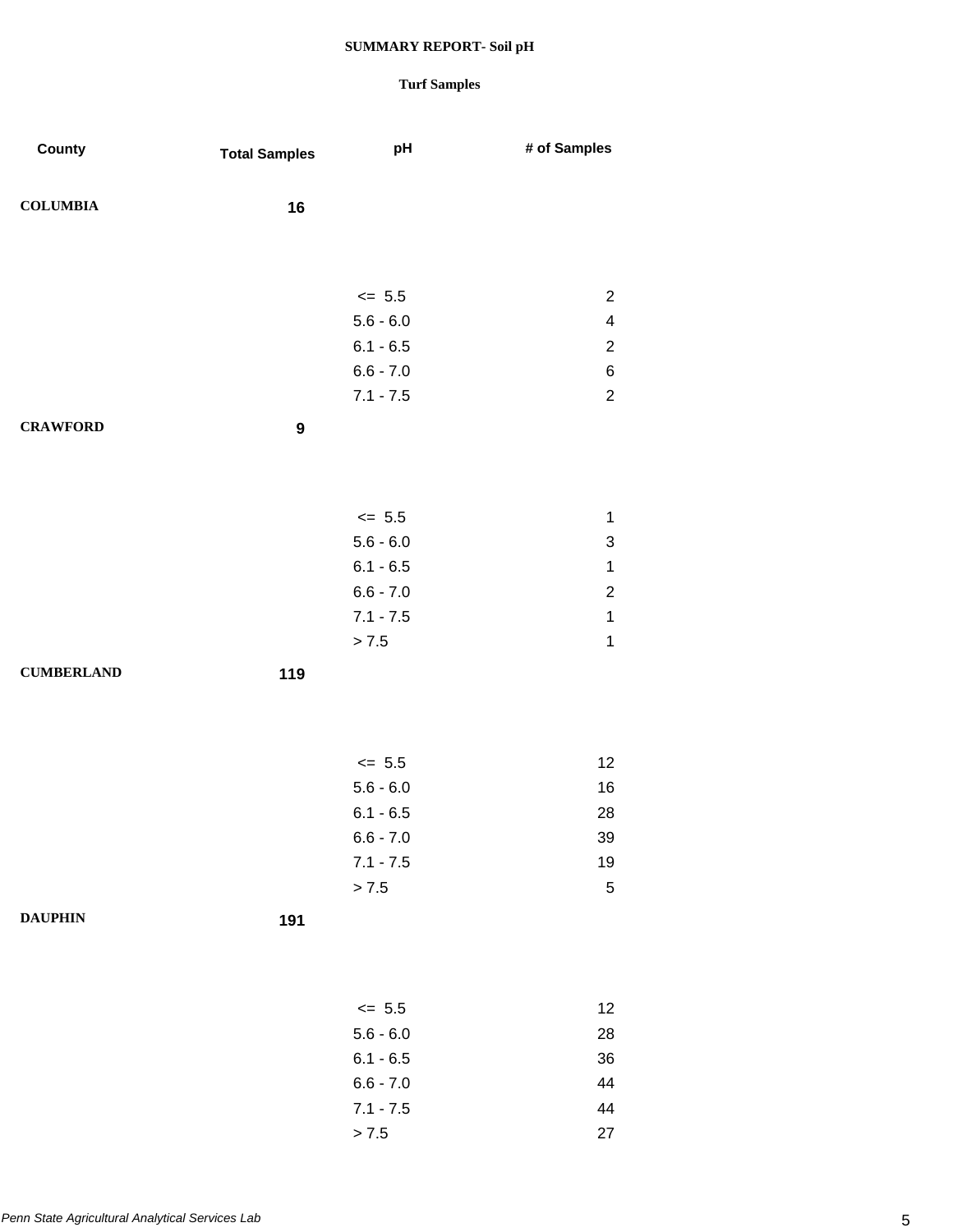| County          | <b>Total Samples</b> | pH          | # of Samples              |
|-----------------|----------------------|-------------|---------------------------|
| <b>DELAWARE</b> | 492                  |             |                           |
|                 |                      |             |                           |
|                 |                      | $\le$ 5.5   | 64                        |
|                 |                      | $5.6 - 6.0$ | 87                        |
|                 |                      | $6.1 - 6.5$ | 132                       |
|                 |                      | $6.6 - 7.0$ | 130                       |
|                 |                      | $7.1 - 7.5$ | 65                        |
|                 |                      | > 7.5       | 14                        |
| <b>ELK</b>      | ${\bf 8}$            |             |                           |
|                 |                      |             |                           |
|                 |                      |             |                           |
|                 |                      | $5.6 - 6.0$ | $\mathbf 1$               |
|                 |                      | $6.6 - 7.0$ | $\mathbf 1$               |
|                 |                      | $7.1 - 7.5$ | $\overline{\mathbf{4}}$   |
|                 |                      | > 7.5       | $\overline{c}$            |
| <b>ERIE</b>     | 29                   |             |                           |
|                 |                      |             |                           |
|                 |                      |             |                           |
|                 |                      | $\leq$ 5.5  | 5                         |
|                 |                      | $5.6 - 6.0$ | 6                         |
|                 |                      | $6.1 - 6.5$ | $\ensuremath{\mathsf{3}}$ |
|                 |                      | $6.6 - 7.0$ | 4                         |
|                 |                      | $7.1 - 7.5$ | 5                         |
|                 |                      | > 7.5       | $\,6$                     |
| <b>FAYETTE</b>  |                      |             |                           |
|                 | 60                   |             |                           |
|                 |                      |             |                           |
|                 |                      |             |                           |
|                 |                      | $\le$ 5.5   | 8                         |
|                 |                      | $5.6 - 6.0$ | $\boldsymbol{7}$          |
|                 |                      | $6.1 - 6.5$ | 13                        |
|                 |                      | $6.6 - 7.0$ | 10                        |
|                 |                      | $7.1 - 7.5$ | $\boldsymbol{9}$          |
|                 |                      | > 7.5       | 13                        |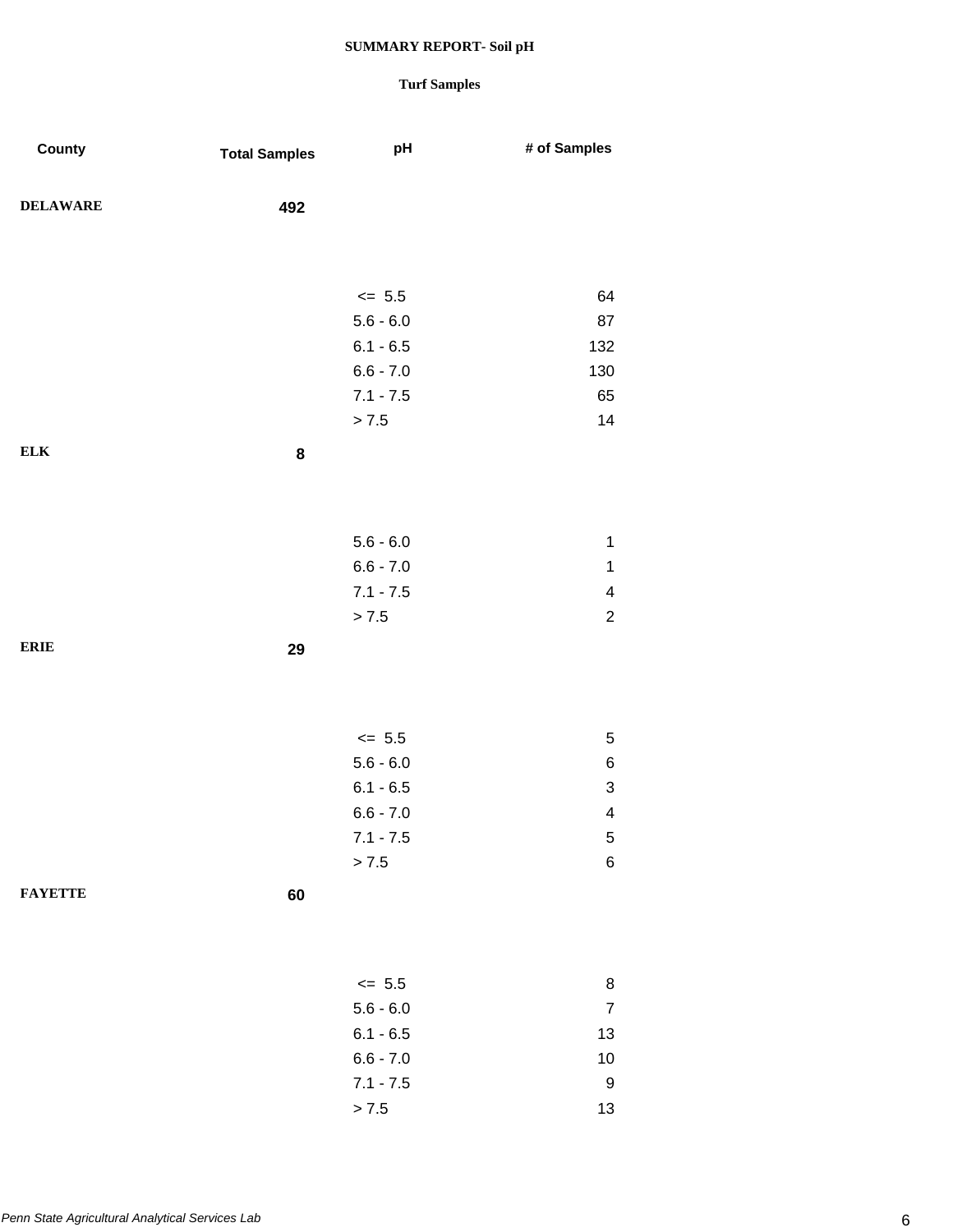| County            | <b>Total Samples</b>    | pH          | # of Samples              |
|-------------------|-------------------------|-------------|---------------------------|
|                   |                         |             |                           |
| <b>FOREST</b>     | ${\bf 3}$               |             |                           |
|                   |                         |             |                           |
|                   |                         |             |                           |
|                   |                         | $<= 5.5$    | $\mathbf 1$               |
|                   |                         | $6.6 - 7.0$ | $\overline{2}$            |
| <b>FRANKLIN</b>   | 118                     |             |                           |
|                   |                         |             |                           |
|                   |                         |             |                           |
|                   |                         | $\leq$ 5.5  | $\ensuremath{\mathsf{3}}$ |
|                   |                         | $5.6 - 6.0$ | 10                        |
|                   |                         | $6.1 - 6.5$ | 18                        |
|                   |                         | $6.6 - 7.0$ | 45                        |
|                   |                         | $7.1 - 7.5$ | 38                        |
|                   |                         | > 7.5       | $\overline{\mathbf{4}}$   |
| <b>FULTON</b>     | $\overline{\mathbf{4}}$ |             |                           |
|                   |                         |             |                           |
|                   |                         |             |                           |
|                   |                         | $\leq$ 5.5  | $\mathbf 1$               |
|                   |                         | $5.6 - 6.0$ | $\mathbf 1$               |
|                   |                         | $6.6 - 7.0$ | $\mathbf 1$               |
|                   |                         | $7.1 - 7.5$ | $\mathbf 1$               |
| <b>GREENE</b>     | $\overline{7}$          |             |                           |
|                   |                         |             |                           |
|                   |                         |             |                           |
|                   |                         | $\le$ 5.5   | $\overline{c}$            |
|                   |                         | $5.6 - 6.0$ | $\mathbf{1}$              |
|                   |                         | $6.1 - 6.5$ | $\overline{c}$            |
|                   |                         | $6.6 - 7.0$ | $\mathbf 1$               |
|                   |                         | $7.1 - 7.5$ | $\mathbf 1$               |
| <b>HUNTINGDON</b> | 16                      |             |                           |
|                   |                         |             |                           |
|                   |                         |             |                           |
|                   |                         | $5.6 - 6.0$ | 3                         |
|                   |                         | $6.1 - 6.5$ | $\overline{7}$            |
|                   |                         | $6.6 - 7.0$ | $\ensuremath{\mathsf{3}}$ |
|                   |                         | $7.1 - 7.5$ | 3                         |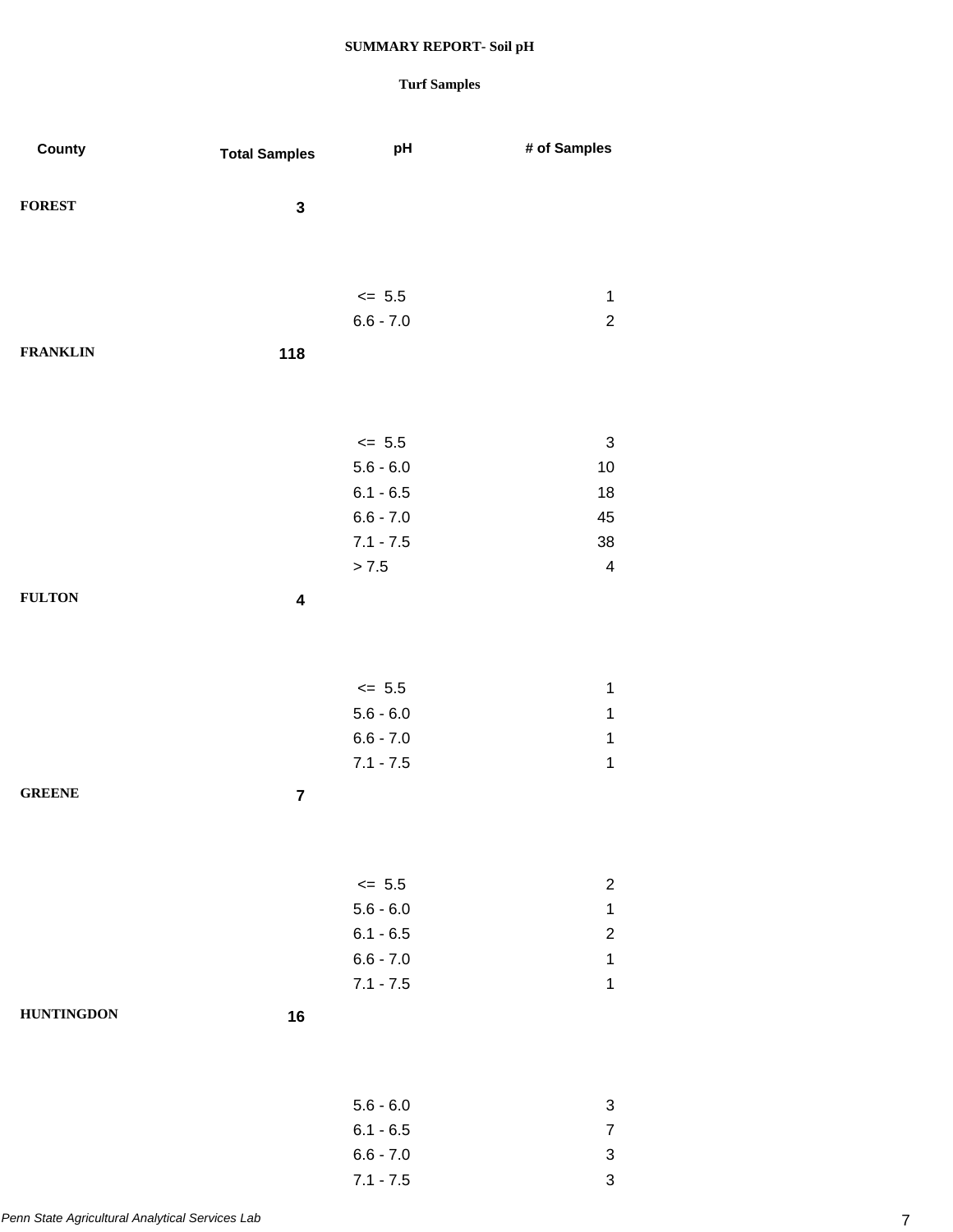## **Turf Samples**

 $\leq$  5.5 64

| County            | <b>Total Samples</b> | pH                   | # of Samples              |
|-------------------|----------------------|----------------------|---------------------------|
| <b>INDIANA</b>    | 37                   |                      |                           |
|                   |                      |                      |                           |
|                   |                      | $\le$ 5.5            | $\mathbf 1$               |
|                   |                      | $5.6 - 6.0$          | $\ensuremath{\mathsf{3}}$ |
|                   |                      | $6.1 - 6.5$          | $\ensuremath{\mathsf{3}}$ |
|                   |                      | $6.6 - 7.0$          | $\overline{7}$            |
|                   |                      | $7.1 - 7.5$<br>> 7.5 | $\, 8$<br>15              |
|                   |                      |                      |                           |
| <b>JEFFERSON</b>  | $\overline{7}$       |                      |                           |
|                   |                      |                      |                           |
|                   |                      | $\le$ 5.5            | $\mathbf 1$               |
|                   |                      | $5.6 - 6.0$          | $\overline{\mathbf{c}}$   |
|                   |                      | $6.1 - 6.5$          | $\mathbf 1$               |
|                   |                      | $6.6 - 7.0$          | $\mathbf 1$               |
|                   |                      | $7.1 - 7.5$          | $\mathbf 2$               |
| <b>JUNIATA</b>    | 11                   |                      |                           |
|                   |                      |                      |                           |
|                   |                      | $6.1 - 6.5$          | 1                         |
|                   |                      | $6.6 - 7.0$          | $\,6$                     |
|                   |                      | $7.1 - 7.5$          | $\ensuremath{\mathsf{3}}$ |
|                   |                      | > 7.5                | 1                         |
| <b>LACKAWANNA</b> | 60                   |                      |                           |
|                   |                      |                      |                           |
|                   |                      | $\leq$ 5.5           | 16                        |
|                   |                      | $5.6 - 6.0$          | 13                        |
|                   |                      | $6.1 - 6.5$          | 14                        |
|                   |                      | $6.6 - 7.0$          | 13                        |
|                   |                      | $7.1 - 7.5$          | $\overline{\mathbf{4}}$   |
| <b>LANCASTER</b>  | 670                  |                      |                           |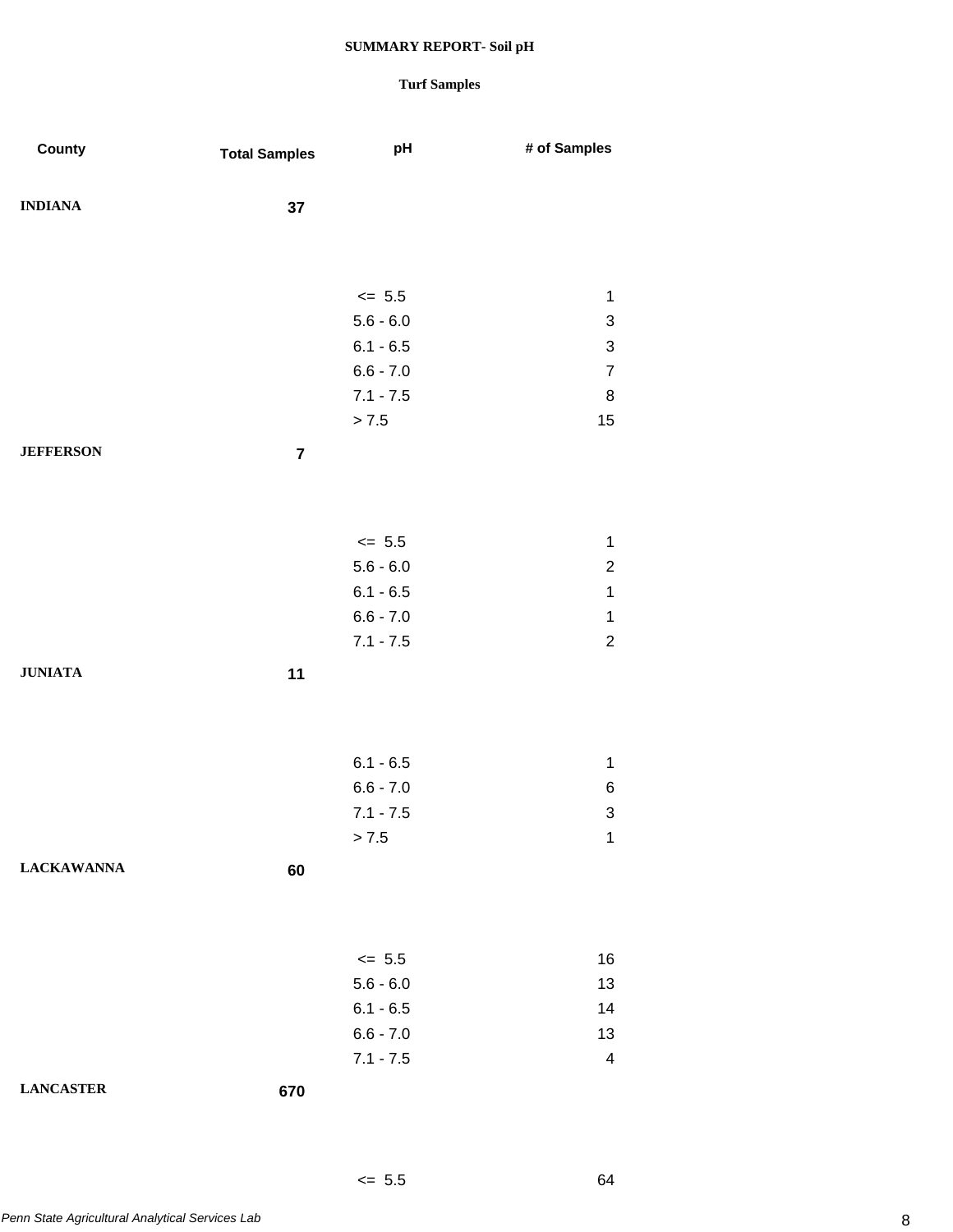## **Turf Samples**

5.6 - 6.0 26

| County          | <b>Total Samples</b> | pH          | # of Samples   |
|-----------------|----------------------|-------------|----------------|
|                 |                      |             |                |
|                 |                      | $5.6 - 6.0$ | 130            |
|                 |                      | $6.1 - 6.5$ | 182            |
|                 |                      | $6.6 - 7.0$ | 169            |
|                 |                      | $7.1 - 7.5$ | 105            |
|                 |                      | > 7.5       | 20             |
| <b>LAWRENCE</b> | 10                   |             |                |
|                 |                      |             |                |
|                 |                      |             |                |
|                 |                      | $\leq$ 5.5  | $\mathbf{1}$   |
|                 |                      | $5.6 - 6.0$ | $\overline{c}$ |
|                 |                      | $6.1 - 6.5$ | $\overline{c}$ |
|                 |                      | $6.6 - 7.0$ | 3              |
|                 |                      | $7.1 - 7.5$ | $\mathbf{1}$   |
|                 |                      | > 7.5       | $\mathbf 1$    |
| <b>LEBANON</b>  |                      |             |                |
|                 | 67                   |             |                |
|                 |                      |             |                |
|                 |                      |             |                |
|                 |                      | $\le$ 5.5   | $\,6$          |
|                 |                      | $5.6 - 6.0$ | 11             |
|                 |                      | $6.1 - 6.5$ | 14             |
|                 |                      | $6.6 - 7.0$ | 26             |
|                 |                      | $7.1 - 7.5$ | 9              |
|                 |                      | > 7.5       | $\mathbf{1}$   |
| <b>LEHIGH</b>   | 169                  |             |                |
|                 |                      |             |                |
|                 |                      |             |                |
|                 |                      | $\leq$ 5.5  | 17             |
|                 |                      | $5.6 - 6.0$ | 16             |
|                 |                      | $6.1 - 6.5$ | 49             |
|                 |                      | $6.6 - 7.0$ | 46             |
|                 |                      | $7.1 - 7.5$ | 37             |
|                 |                      | > 7.5       | 4              |
| <b>LUZERNE</b>  | 132                  |             |                |
|                 |                      |             |                |
|                 |                      |             |                |
|                 |                      | $\leq 5.5$  | 33             |
|                 |                      |             |                |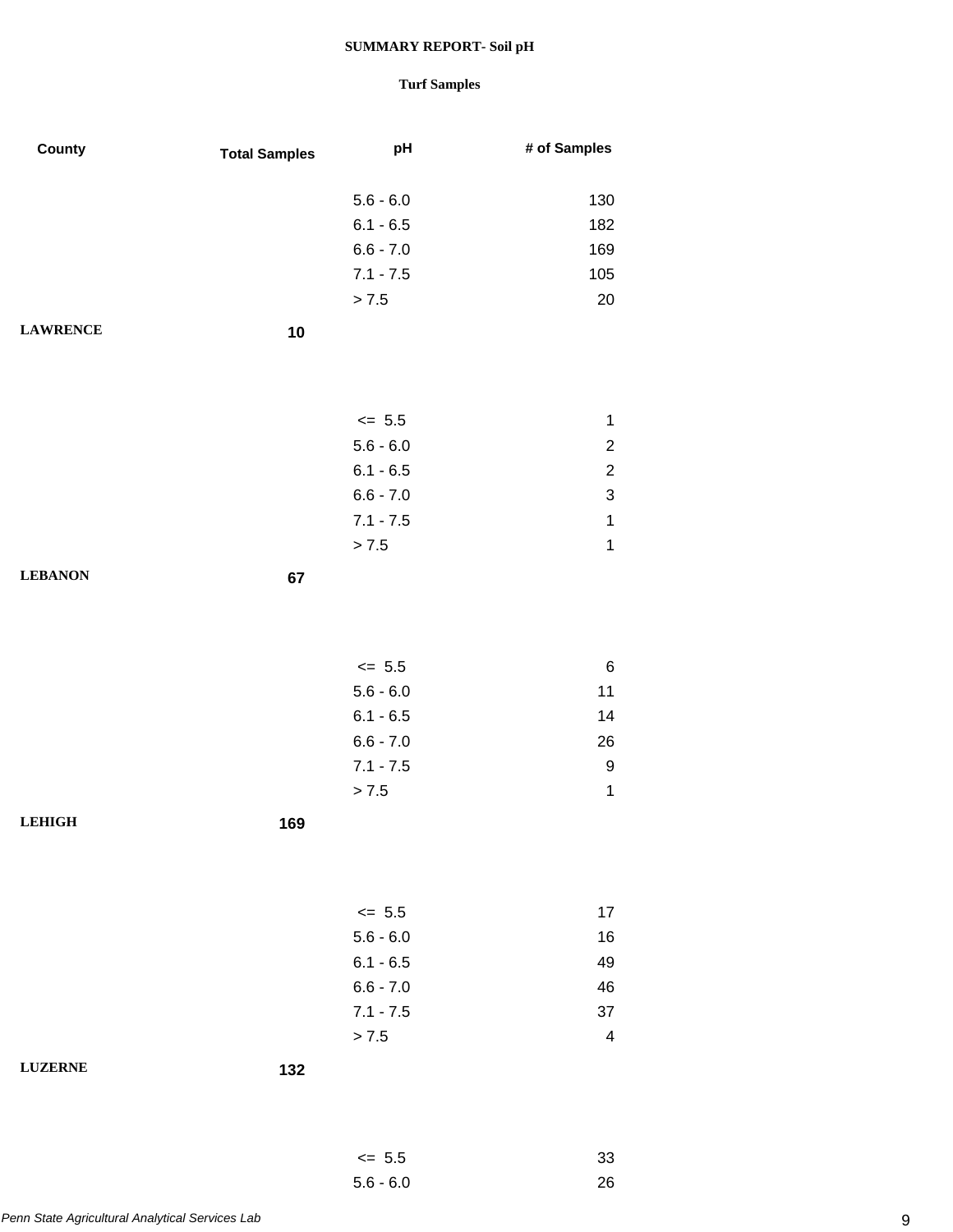| County          | <b>Total Samples</b> | pH          | # of Samples            |
|-----------------|----------------------|-------------|-------------------------|
|                 |                      |             |                         |
|                 |                      | $6.1 - 6.5$ | 32                      |
|                 |                      | $6.6 - 7.0$ | 18                      |
|                 |                      | $7.1 - 7.5$ | 17                      |
|                 |                      | $> 7.5$     | $\,6$                   |
| <b>LYCOMING</b> | 24                   |             |                         |
|                 |                      |             |                         |
|                 |                      |             |                         |
|                 |                      | $\le$ 5.5   | $\mathbf{1}$            |
|                 |                      | $5.6 - 6.0$ | 4                       |
|                 |                      | $6.1 - 6.5$ | 5                       |
|                 |                      | $6.6 - 7.0$ | 8                       |
|                 |                      | $7.1 - 7.5$ | 5                       |
|                 |                      | $> 7.5$     | $\mathbf{1}$            |
| <b>MCKEAN</b>   | 6                    |             |                         |
|                 |                      |             |                         |
|                 |                      |             |                         |
|                 |                      |             |                         |
|                 |                      | $\le$ 5.5   | $\overline{c}$          |
|                 |                      | $5.6 - 6.0$ | $\overline{\mathbf{c}}$ |
|                 |                      | $7.1 - 7.5$ | $\overline{2}$          |
| <b>MERCER</b>   | 30                   |             |                         |
|                 |                      |             |                         |
|                 |                      |             |                         |
|                 |                      | $\le$ 5.5   | 5                       |
|                 |                      | $5.6 - 6.0$ | 6                       |
|                 |                      | $6.1 - 6.5$ | $\overline{7}$          |
|                 |                      | $6.6 - 7.0$ | 5                       |
|                 |                      | $7.1 - 7.5$ | $\sqrt{5}$              |
|                 |                      | > 7.5       | $\overline{\mathbf{c}}$ |
| <b>MIFFLIN</b>  | 18                   |             |                         |
|                 |                      |             |                         |
|                 |                      |             |                         |
|                 |                      |             |                         |
|                 |                      | $\leq$ 5.5  | $\mathbf{1}$            |
|                 |                      | $5.6 - 6.0$ | $\mathbf 1$             |
|                 |                      | $6.6 - 7.0$ | 8                       |
|                 |                      | $7.1 - 7.5$ | 4                       |
|                 |                      | > 7.5       | $\overline{\mathbf{4}}$ |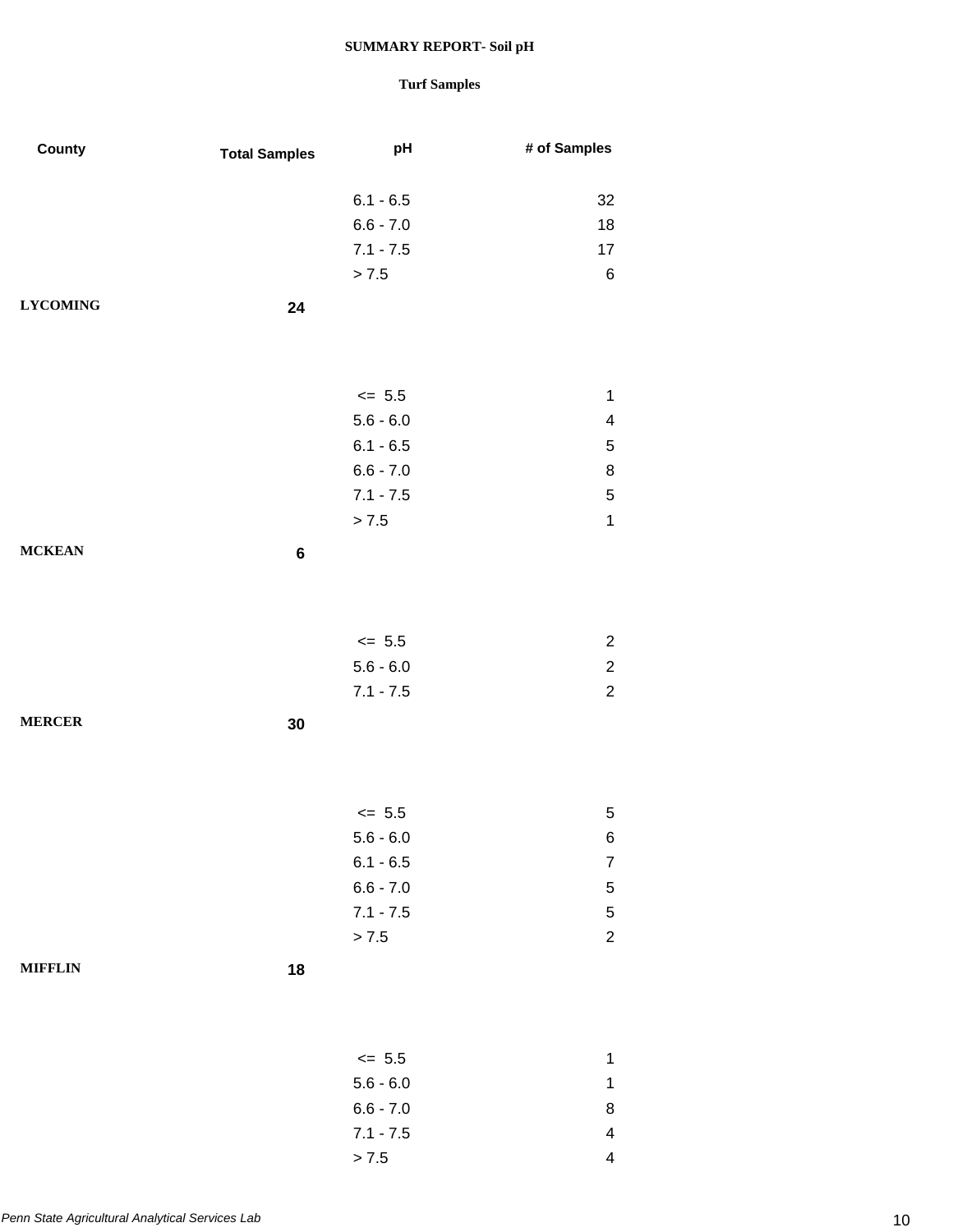| County                | <b>Total Samples</b> | pH          | # of Samples   |
|-----------------------|----------------------|-------------|----------------|
| <b>MONROE</b>         | 16                   |             |                |
|                       |                      |             |                |
|                       |                      | $\leq$ 5.5  | $\overline{2}$ |
|                       |                      | $5.6 - 6.0$ | $\mathbf 1$    |
|                       |                      | $6.1 - 6.5$ | 5              |
|                       |                      | $6.6 - 7.0$ | $\,6$          |
|                       |                      | > 7.5       | $\overline{2}$ |
| <b>MONTGOMERY</b>     | 967                  |             |                |
|                       |                      |             |                |
|                       |                      | $\leq$ 5.5  | 74             |
|                       |                      | $5.6 - 6.0$ | 152            |
|                       |                      | $6.1 - 6.5$ | 257            |
|                       |                      | $6.6 - 7.0$ | 357            |
|                       |                      | $7.1 - 7.5$ | 105            |
|                       |                      | > 7.5       | 22             |
| <b>MONTOUR</b>        | $\boldsymbol{9}$     |             |                |
|                       |                      |             |                |
|                       |                      | $\leq$ 5.5  | 3              |
|                       |                      | $6.1 - 6.5$ | 3              |
|                       |                      | $6.6 - 7.0$ | $\overline{c}$ |
|                       |                      | $7.1 - 7.5$ | 1              |
| <b>NORTHAMPTON</b>    | 111                  |             |                |
|                       |                      |             |                |
|                       |                      | $\leq$ 5.5  | 17             |
|                       |                      | $5.6 - 6.0$ | 15             |
|                       |                      | $6.1 - 6.5$ | 22             |
|                       |                      | $6.6 - 7.0$ | 25             |
|                       |                      | $7.1 - 7.5$ | 21             |
|                       |                      | > 7.5       | 11             |
| <b>NORTHUMBERLAND</b> | 27                   |             |                |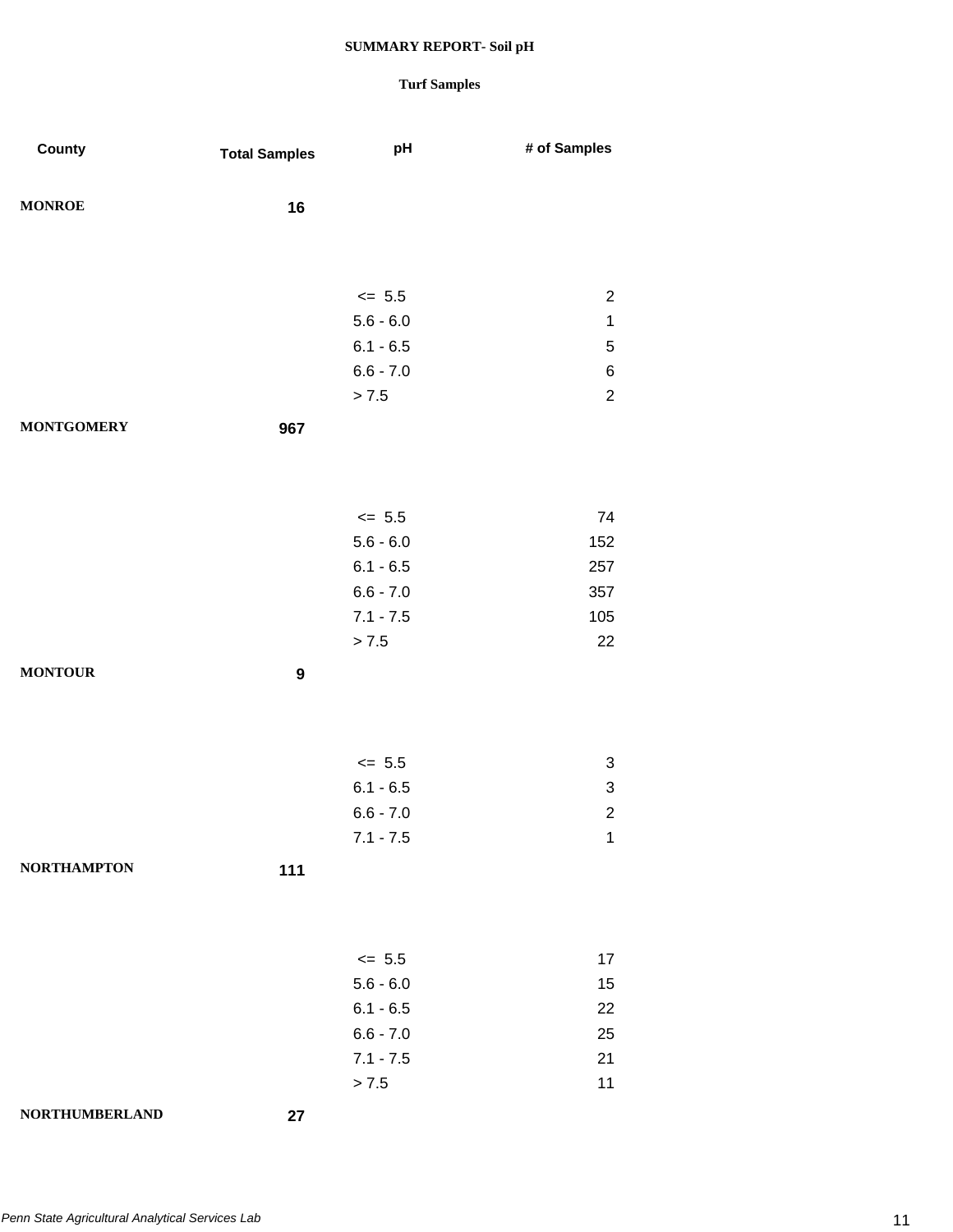| County        | <b>Total Samples</b> | pH          | # of Samples            |
|---------------|----------------------|-------------|-------------------------|
|               |                      | $\leq$ 5.5  | 6                       |
|               |                      | $5.6 - 6.0$ | 3                       |
|               |                      | $6.1 - 6.5$ | $\boldsymbol{7}$        |
|               |                      | $6.6 - 7.0$ | 5                       |
|               |                      | $7.1 - 7.5$ | 6                       |
| <b>PERRY</b>  | 25                   |             |                         |
|               |                      |             |                         |
|               |                      |             |                         |
|               |                      | $\leq$ 5.5  | $\overline{c}$          |
|               |                      | $5.6 - 6.0$ | 4                       |
|               |                      | $6.1 - 6.5$ | $\overline{7}$          |
|               |                      | $6.6 - 7.0$ | $\overline{7}$          |
|               |                      | $7.1 - 7.5$ | 4                       |
|               |                      | > 7.5       | $\mathbf 1$             |
| PHILADELPHIA  | 45                   |             |                         |
|               |                      |             |                         |
|               |                      |             |                         |
|               |                      | $\leq$ 5.5  | $\,$ 5 $\,$             |
|               |                      | $5.6 - 6.0$ | $\overline{7}$          |
|               |                      | $6.1 - 6.5$ | 10                      |
|               |                      | $6.6 - 7.0$ | 11                      |
|               |                      | $7.1 - 7.5$ | 6                       |
|               |                      | > 7.5       | $\,6$                   |
| <b>PIKE</b>   | $\boldsymbol{9}$     |             |                         |
|               |                      |             |                         |
|               |                      | $\leq$ 5.5  | $\mathbf{1}$            |
|               |                      | $5.6 - 6.0$ | $\overline{\mathbf{4}}$ |
|               |                      | $6.1 - 6.5$ | 1                       |
|               |                      | $6.6 - 7.0$ | $\overline{\mathbf{c}}$ |
|               |                      | $7.1 - 7.5$ | $\mathbf 1$             |
| <b>POTTER</b> | 10                   |             |                         |
|               |                      |             |                         |
|               |                      | $\leq$ 5.5  | $\overline{c}$          |
|               |                      | $5.6 - 6.0$ | $\mathbf 1$             |
|               |                      | $6.6 - 7.0$ | $\mathbf{1}$            |
|               |                      |             |                         |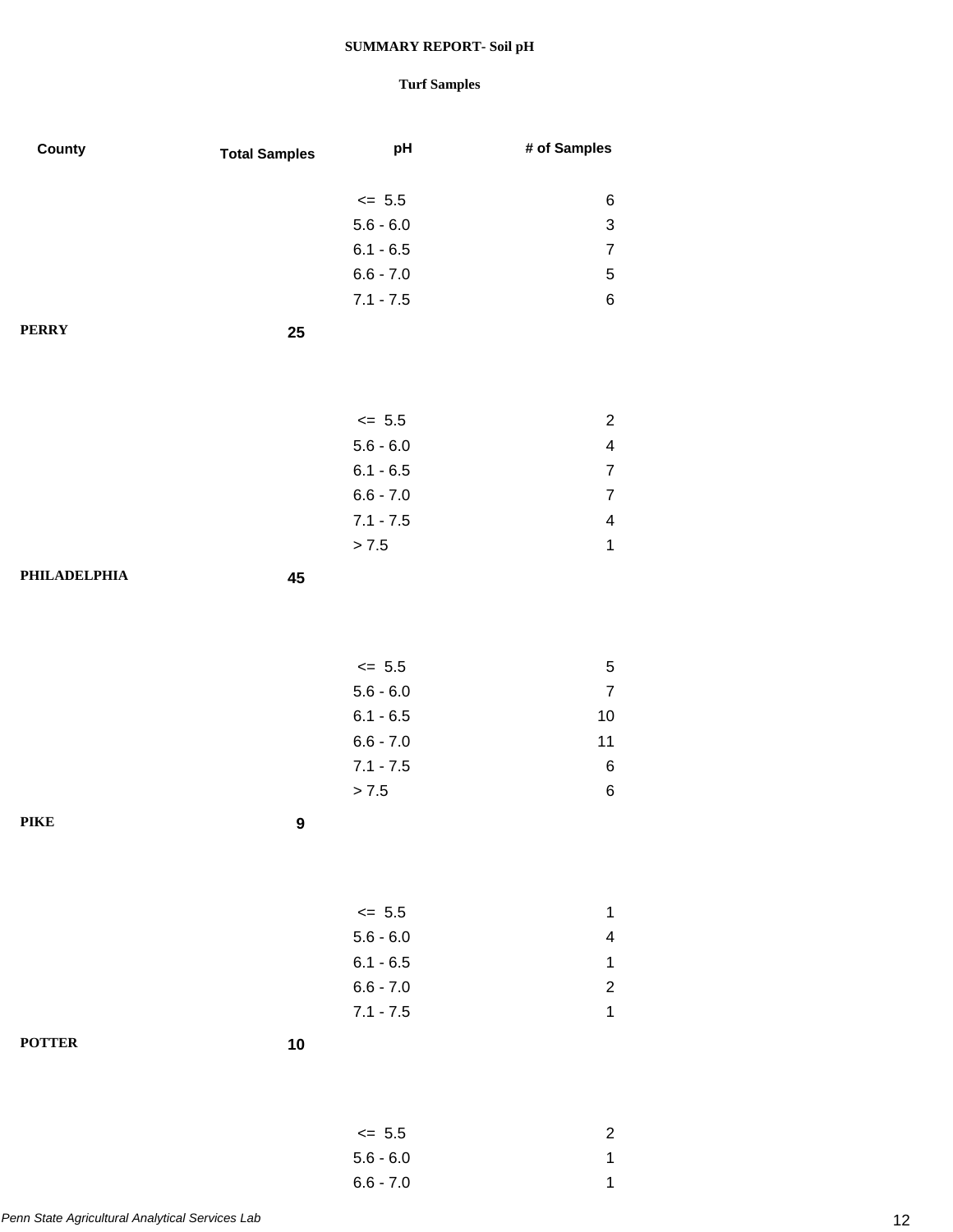| County             | <b>Total Samples</b> | pH          | # of Samples            |
|--------------------|----------------------|-------------|-------------------------|
|                    |                      | $7.1 - 7.5$ | $\overline{\mathbf{4}}$ |
|                    |                      | > 7.5       | $\overline{c}$          |
| <b>SCHUYLKILL</b>  | 38                   |             |                         |
|                    |                      |             |                         |
|                    |                      |             |                         |
|                    |                      | $\leq$ 5.5  | 6                       |
|                    |                      | $5.6 - 6.0$ | 12                      |
|                    |                      | $6.1 - 6.5$ | $\boldsymbol{9}$        |
|                    |                      | $6.6 - 7.0$ | 3                       |
|                    |                      | $7.1 - 7.5$ | $\overline{7}$          |
|                    |                      | > 7.5       | $\mathbf{1}$            |
| <b>SNYDER</b>      | ${\bf 5}$            |             |                         |
|                    |                      |             |                         |
|                    |                      | $6.1 - 6.5$ | $\mathbf{1}$            |
|                    |                      | $6.6 - 7.0$ | $\mathbf{1}$            |
|                    |                      | $7.1 - 7.5$ | $\mathbf{1}$            |
|                    |                      | > 7.5       | $\overline{c}$          |
| <b>SOMERSET</b>    | 20                   |             |                         |
|                    |                      |             |                         |
|                    |                      | $\leq$ 5.5  | $\overline{c}$          |
|                    |                      | $5.6 - 6.0$ | 3                       |
|                    |                      | $6.1 - 6.5$ | $\overline{4}$          |
|                    |                      | $6.6 - 7.0$ | 6                       |
|                    |                      | $7.1 - 7.5$ | $\overline{\mathbf{4}}$ |
|                    |                      | > 7.5       | $\mathbf{1}$            |
| <b>SUSQUEHANNA</b> | 16                   |             |                         |
|                    |                      |             |                         |
|                    |                      | $\leq$ 5.5  | $\sqrt{3}$              |
|                    |                      | $5.6 - 6.0$ | 8                       |
|                    |                      | $6.6 - 7.0$ | $\overline{\mathbf{c}}$ |
|                    |                      | $7.1 - 7.5$ | $\overline{c}$          |
|                    |                      | > 7.5       | $\mathbf{1}$            |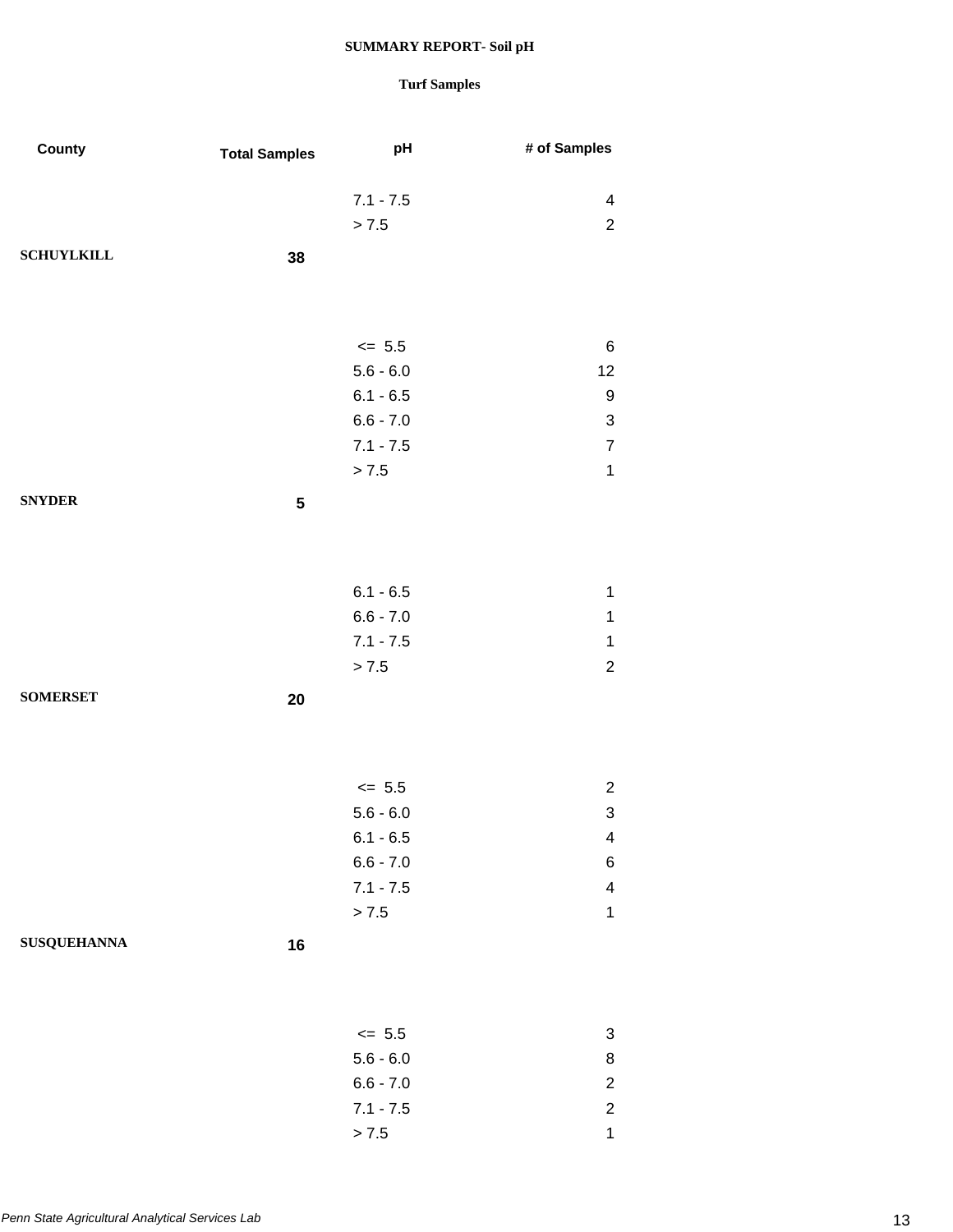## **Turf Samples**

6.1 - 6.5 51

| County            | <b>Total Samples</b> | pH                         | # of Samples                 |
|-------------------|----------------------|----------------------------|------------------------------|
|                   |                      |                            |                              |
| <b>TIOGA</b>      | 28                   |                            |                              |
|                   |                      |                            |                              |
|                   |                      |                            |                              |
|                   |                      | $\le$ 5.5                  | $\,6$                        |
|                   |                      | $5.6 - 6.0$                | $\mathbf 5$                  |
|                   |                      | $6.1 - 6.5$<br>$6.6 - 7.0$ | $\overline{7}$<br>$\sqrt{2}$ |
|                   |                      | $7.1 - 7.5$                | $\,6$                        |
|                   |                      | $> 7.5$                    | $\sqrt{2}$                   |
| <b>UNION</b>      |                      |                            |                              |
|                   | 17                   |                            |                              |
|                   |                      |                            |                              |
|                   |                      |                            |                              |
|                   |                      | $\leq$ 5.5                 | $\overline{c}$               |
|                   |                      | $6.1 - 6.5$                | $\overline{\mathbf{4}}$      |
|                   |                      | $6.6 - 7.0$                | $\sqrt{2}$                   |
|                   |                      | $7.1 - 7.5$                | $\boldsymbol{9}$             |
| <b>VENANGO</b>    | $\bf 6$              |                            |                              |
|                   |                      |                            |                              |
|                   |                      |                            |                              |
|                   |                      | $5.6 - 6.0$                | $\mathbf 1$                  |
|                   |                      | $6.1 - 6.5$                | $\mathbf 1$                  |
|                   |                      | $6.6 - 7.0$                | $\sqrt{2}$                   |
|                   |                      | $7.1 - 7.5$                | $\sqrt{2}$                   |
| <b>WARREN</b>     | 4                    |                            |                              |
|                   |                      |                            |                              |
|                   |                      |                            |                              |
|                   |                      | $\leq$ 5.5                 | 1                            |
|                   |                      | $6.1 - 6.5$                | $\mathbf 1$                  |
|                   |                      | $6.6 - 7.0$                | 1                            |
|                   |                      | $7.1 - 7.5$                | $\mathbf 1$                  |
| <b>WASHINGTON</b> | 177                  |                            |                              |
|                   |                      |                            |                              |
|                   |                      |                            |                              |
|                   |                      | $\leq$ 5.5                 | 48                           |
|                   |                      | $5.6 - 6.0$                | 37                           |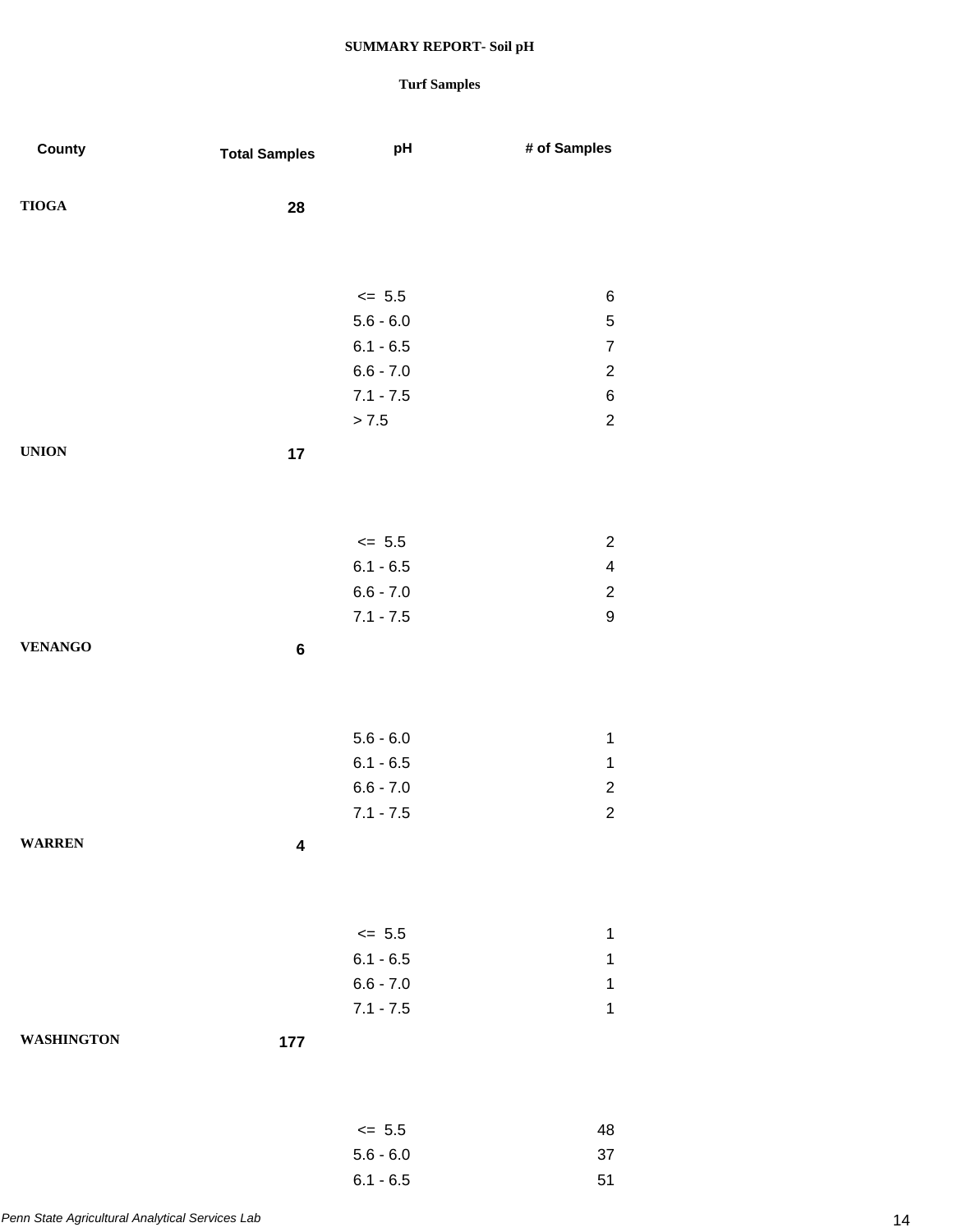| County              | <b>Total Samples</b> | pH          | # of Samples            |
|---------------------|----------------------|-------------|-------------------------|
|                     |                      | $6.6 - 7.0$ | 22                      |
|                     |                      | $7.1 - 7.5$ | 17                      |
|                     |                      | > 7.5       | $\overline{c}$          |
| <b>WAYNE</b>        | 18                   |             |                         |
|                     |                      |             |                         |
|                     |                      | $\leq$ 5.5  | $\mathbf{1}$            |
|                     |                      | $5.6 - 6.0$ | 4                       |
|                     |                      | $6.1 - 6.5$ | 3                       |
|                     |                      | $6.6 - 7.0$ | 9                       |
|                     |                      | $7.1 - 7.5$ | $\mathbf{1}$            |
| <b>WESTMORELAND</b> | 209                  |             |                         |
|                     |                      |             |                         |
|                     |                      | $\leq$ 5.5  | 25                      |
|                     |                      | $5.6 - 6.0$ | 30                      |
|                     |                      | $6.1 - 6.5$ | 46                      |
|                     |                      | $6.6 - 7.0$ | 59                      |
|                     |                      | $7.1 - 7.5$ | 38                      |
|                     |                      | > 7.5       | 11                      |
| <b>WYOMING</b>      | 15                   |             |                         |
|                     |                      |             |                         |
|                     |                      | $\leq$ 5.5  | 4                       |
|                     |                      | $5.6 - 6.0$ | 3                       |
|                     |                      | $6.1 - 6.5$ | $\overline{\mathbf{4}}$ |
|                     |                      | $6.6 - 7.0$ | $\overline{\mathbf{c}}$ |
|                     |                      | $7.1 - 7.5$ | $\overline{c}$          |
| <b>YORK</b>         | 199                  |             |                         |
|                     |                      |             |                         |
|                     |                      | $\leq$ 5.5  | 12                      |
|                     |                      | $5.6 - 6.0$ | 29                      |
|                     |                      | $6.1 - 6.5$ | 51                      |
|                     |                      | $6.6 - 7.0$ | 66                      |
|                     |                      | $7.1 - 7.5$ | 33                      |
|                     |                      | > 7.5       | $\bf 8$                 |